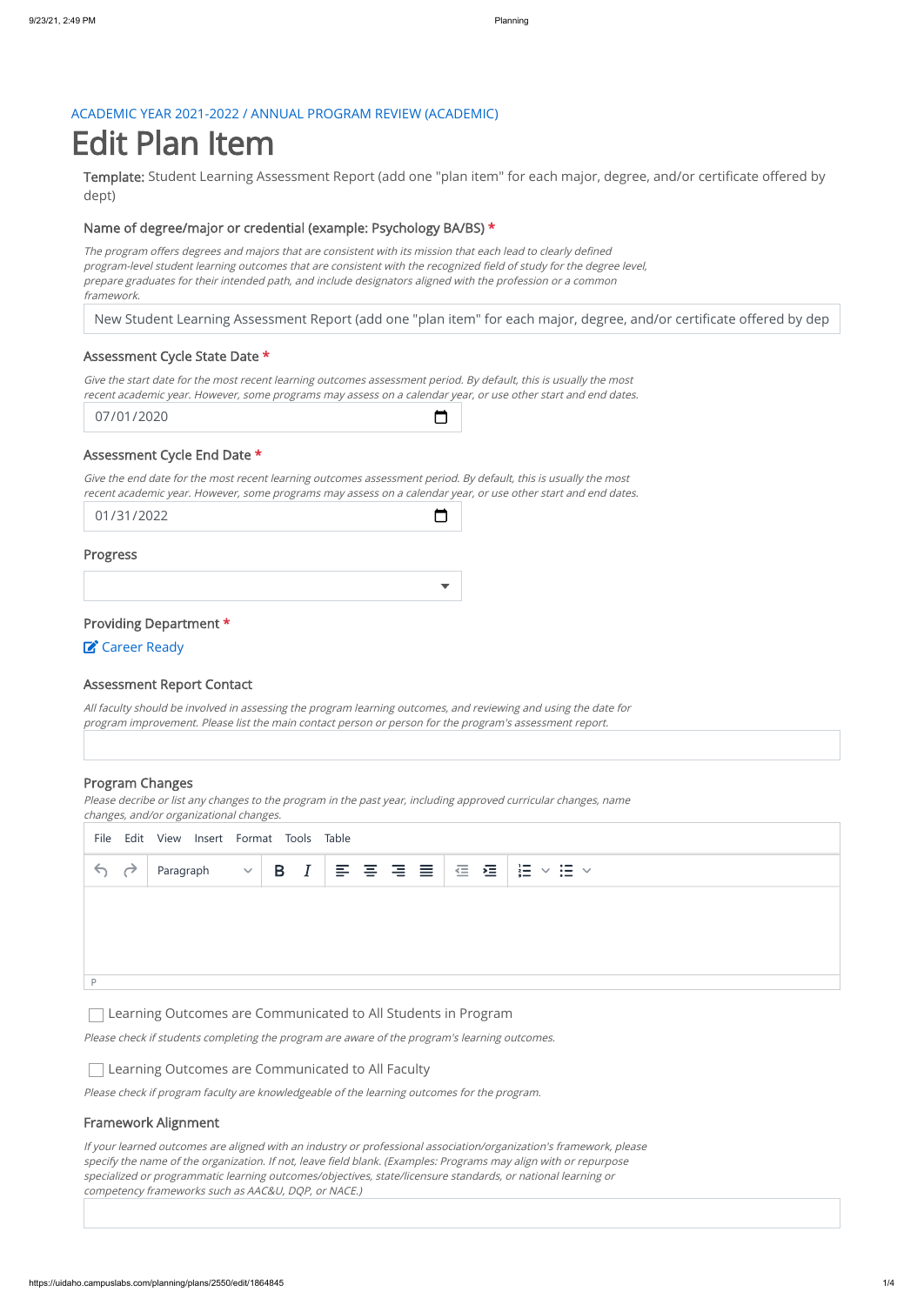### **Outcomes**

Retrieve your learning outcomes assessment data from the most recent data collection period, corresponding with the start and end dates you entered for this report. Click on "+Outcome" or type outcome into box manually, if unable to import.

#### No Outcomes have been added.

#### Summary Findings

#### Plan Item Files

There are no attachments.

+ File + Folder

Please summarize findings from data collected in the most recent assessment cycle. Include discussion of both direct and indirect measures to explain what the program learned from the data. (Optional: Upload or link any supporting evidence)

#### Faculty Review of Findings

# Linked Documents

There are no attachments.

# Plan Item Files

There are no attachments.

|    | File Edit View Insert Format Tools Table |                                |  |  |  |                                         |
|----|------------------------------------------|--------------------------------|--|--|--|-----------------------------------------|
| 50 | Paragraph                                | $ \vee $ B $ I $ 를 풀 풀 볼   줄 풀 |  |  |  | $\frac{1}{2}$<br>$\Xi$ $\sim$<br>$\vee$ |
|    |                                          |                                |  |  |  |                                         |
|    |                                          |                                |  |  |  |                                         |
|    |                                          |                                |  |  |  |                                         |
| D  |                                          |                                |  |  |  |                                         |

+ Outcome

| File         | Edit View Insert Format Tools Table |              |  |                                                                                                                                                                                                                                                                                                                                                                                                                                                                                                                                                                                                                 |  |               |                                     |  |  |                   |
|--------------|-------------------------------------|--------------|--|-----------------------------------------------------------------------------------------------------------------------------------------------------------------------------------------------------------------------------------------------------------------------------------------------------------------------------------------------------------------------------------------------------------------------------------------------------------------------------------------------------------------------------------------------------------------------------------------------------------------|--|---------------|-------------------------------------|--|--|-------------------|
| 67           | Paragraph                           | $\checkmark$ |  | $\begin{array}{ c c c c c }\n\hline\n\text{B} & I & \equiv & \equiv & \equiv & \equiv & \equiv & \equiv & \equiv & \equiv\ & \equiv & \equiv & \equiv & \equiv & \equiv\ & \equiv & \equiv & \equiv & \equiv & \equiv\ & \equiv & \equiv & \equiv & \equiv\ & \equiv & \equiv & \equiv & \equiv\ & \equiv & \equiv & \equiv & \equiv\ & \equiv & \equiv & \equiv & \equiv\ & \equiv & \equiv & \equiv\ & \equiv & \equiv & \equiv\ & \equiv & \equiv & \equiv\ & \equiv & \equiv & \equiv\ & \equiv & \equiv & \equiv\ & \equiv & \equiv & \equiv\ & \equiv & \equiv & \equiv\ & \equiv & \equiv & \equiv\ & \$ |  | $\frac{1}{2}$ | $\vee$ $\mathrel{\mathop:}=$ $\vee$ |  |  |                   |
|              |                                     |              |  |                                                                                                                                                                                                                                                                                                                                                                                                                                                                                                                                                                                                                 |  |               |                                     |  |  |                   |
|              |                                     |              |  |                                                                                                                                                                                                                                                                                                                                                                                                                                                                                                                                                                                                                 |  |               |                                     |  |  |                   |
|              |                                     |              |  |                                                                                                                                                                                                                                                                                                                                                                                                                                                                                                                                                                                                                 |  |               |                                     |  |  |                   |
| $\mathsf{P}$ |                                     |              |  |                                                                                                                                                                                                                                                                                                                                                                                                                                                                                                                                                                                                                 |  |               |                                     |  |  |                   |
|              | <b>Linked Documents</b>             |              |  |                                                                                                                                                                                                                                                                                                                                                                                                                                                                                                                                                                                                                 |  |               |                                     |  |  | + Linked Document |
|              | There are no attachments.           |              |  |                                                                                                                                                                                                                                                                                                                                                                                                                                                                                                                                                                                                                 |  |               |                                     |  |  |                   |

Please summarize faculty discussion of all the findings/results. What did the program learn and what changes are being considered to improve student learning or build on strengths identified from assessment? (Optional: Upload any evidence or supporting documentation, such as meeting minutes.)

# Linked Document



# Use of Assessment Data

Please summarize any changes or improvements being considered to the actual assessment of learning for this outcome. (Please summarize any changes or improvements being considered to the actual assessment of learning for this outcome. (Optional: Upload or link any evidence or supporting documentation.)

|    | File Edit View Insert Format Tools Table                                           |  |  |  |  |                                |
|----|------------------------------------------------------------------------------------|--|--|--|--|--------------------------------|
| 66 | Paragraph $\vee$   B $I$   $\equiv$ $\equiv$ $\equiv$ $\equiv$   $\equiv$ $\equiv$ |  |  |  |  | $\mathbf{E} \times \mathbf{E}$ |
|    |                                                                                    |  |  |  |  |                                |
|    |                                                                                    |  |  |  |  |                                |
|    |                                                                                    |  |  |  |  |                                |

|  |  | File Edit View Insert Format Tools Table                                                                        |               |  |               |  |  |  |  |  |
|--|--|-----------------------------------------------------------------------------------------------------------------|---------------|--|---------------|--|--|--|--|--|
|  |  | and the state of the state of the state of the state of the state of the state of the state of the state of the | . _ _ _ _ _ _ |  | $\sim$ $\sim$ |  |  |  |  |  |